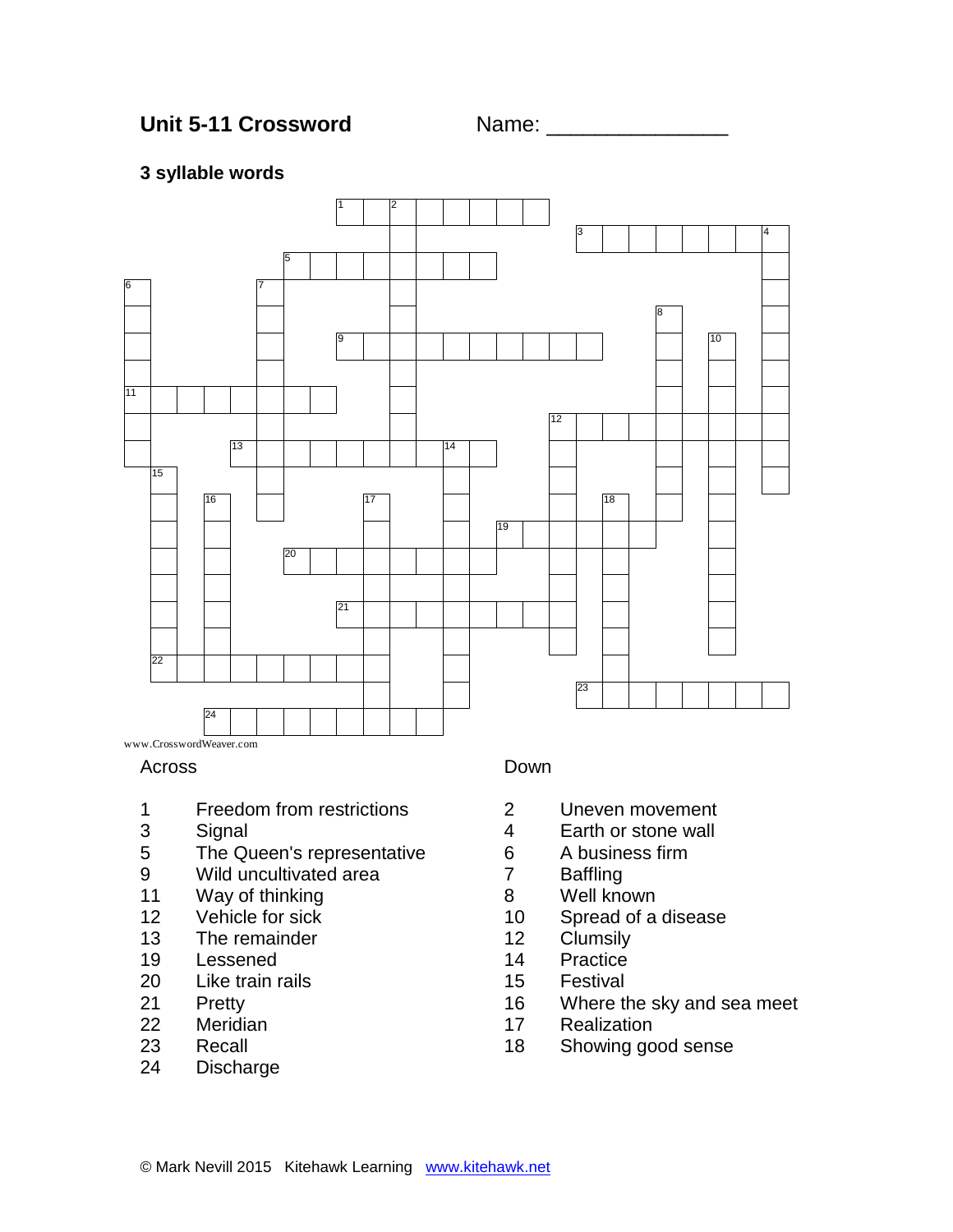# **Unit 5-11 Crossword Solution**



# **Unit 5-11 Polygon Answers**

Some answers:

(With **L**): adult, deal, dealt, dial, duel, laid, late, **latitude**, lead, lied, lieu, tail, tale, teal, tile, tilt, title,

(Others without **L**): aide, date, diet, duet, teat, tide,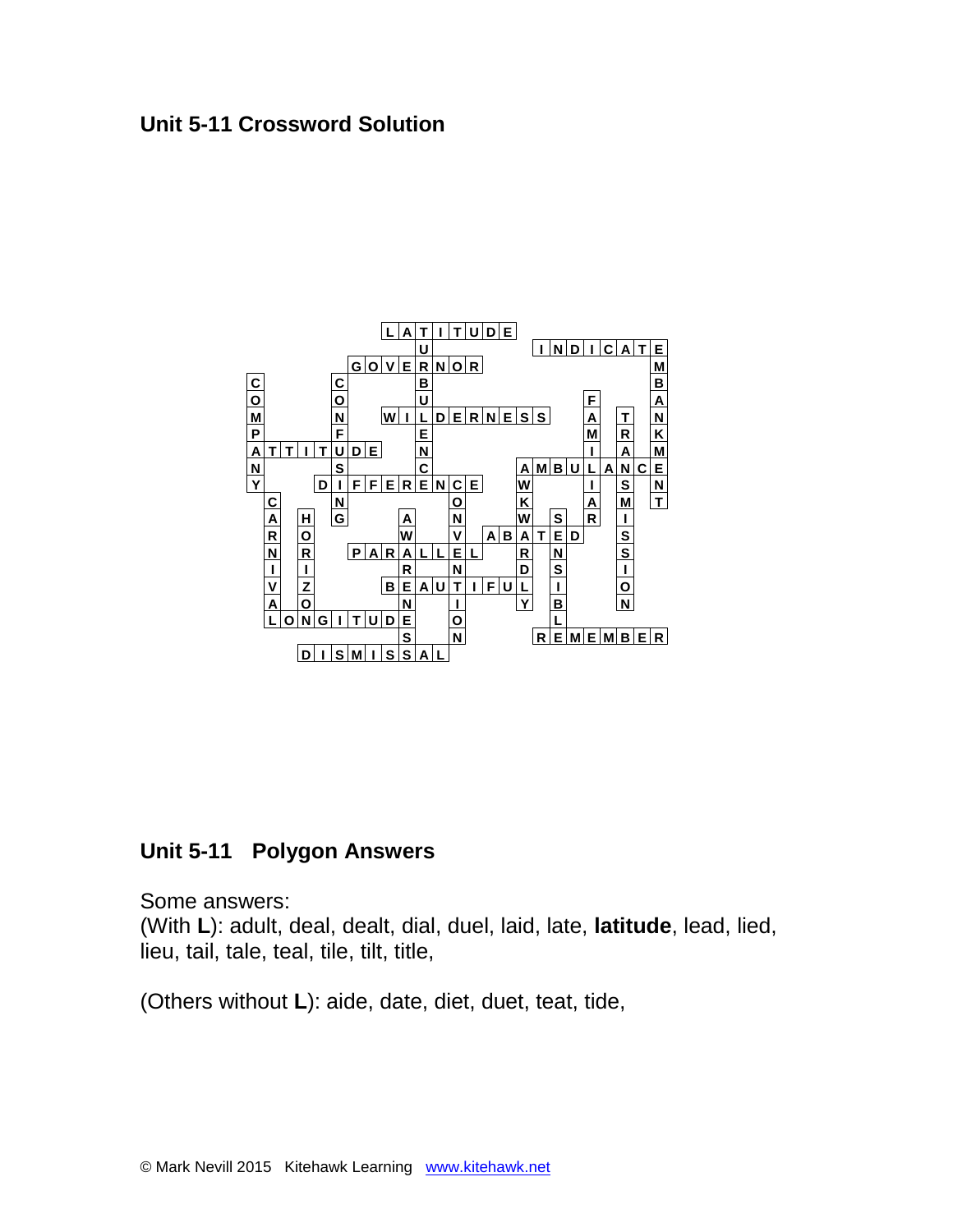**Unit 5-11 Polygon Game** 



The above letters can be used to make a list word and other words. See the game rules and hints below.

**Score:** 6 words average, 8 good, 10 very good, 12 excellent. (16)

## **Rules:**

**Easier challenge:** Using the given letters no more than once, make as many words as possible of **four** or more letters.

**For a more difficult challenge:** Use the given letters no more than once, make as many words as possible, of **four** or more letters, always including the central letter '**L**'. Capitalised words (proper nouns), plurals, conjugated verbs (past tense e.g., 'hide' not 'hides'), adverbs ending in LY, comparatives and superlatives (adjectives e.g., safer, safest) are disallowed.

## **General rule:**

Do not use acronyms, contractions, rude words or slang.

## **Use of your dictionary to check or find words.**

## **Hints for solving:**

- Look for beginnings, such as UN- or SUB-, and endings, such as -ER or -ISM. Look for blends, such as ST, PR or ND.
- Write the letters in a different order; you may spot something different.
- Don't forget to look for words that begin with a vowel.
- When you find a word, try reading it backwards, to see if it suggests another word.
- When you find a word, try to find all the rearrangements of its letters that also form words.